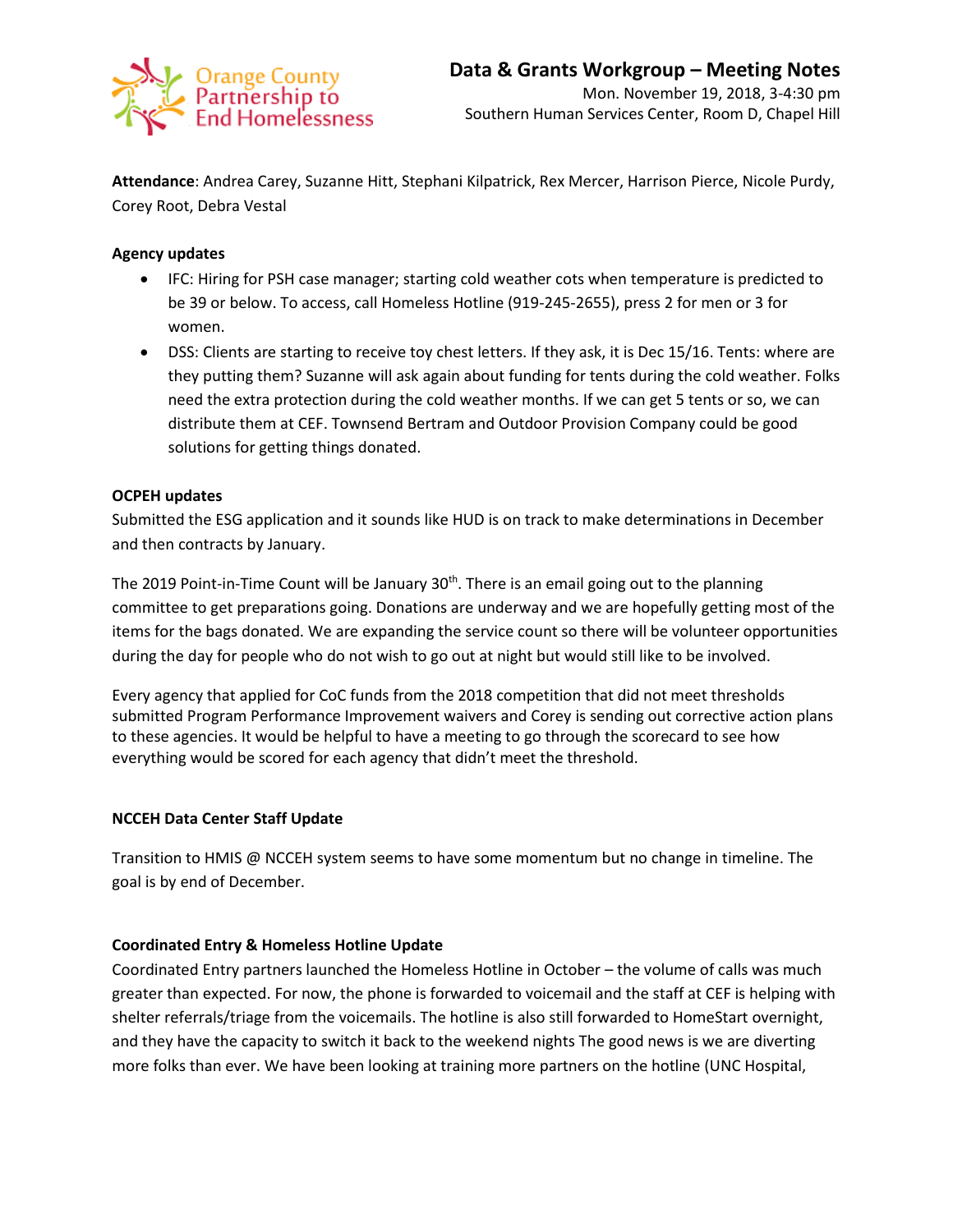# Orange County<br>Partnership to<br>End Homelessness

# **Data & Grants Workgroup – Meeting Notes**

Mon. November 19, 2018, 3-4:30 pm Southern Human Services Center, Room D, Chapel Hill

Freedom House, etc.) because many of the calls are coming for people at these agencies. Corey will go to DSS tomorrow to train their CE staff on the OC Connect updates.

Long range, we will look for funding for dedicated CE staff. We will also work on messaging that if people are already connected with services, no need to call – the hotline is not a new program, it's a way to connect to people who have not already been connected to housing and services.

# **Review of Project Performance Data**

- Review of process
	- o These are the same metrics used in the CoC application review and ranking
	- o Looking at 12 months of data ending 3 months ago
		- Meeting in July looked at data from April 2017-June 2018
		- This month we are looking at data from July 2017 June 2018
	- $\circ$  Starting in January, going to start looking at that in conjunction with a new standing committee that will look at data w/ this group quarterly and also program performance, particularly at things that are not meeting thresholds
	- $\circ$  Instead of constituting a CoC and ESG funding committee and having it go away, they will be part of the CoC monitoring process and they will make the funding recommendations
- July 2017 June 2018 data for each project
	- o IFC seasonal beds:
		- Need to get spending information ongoing for 2 of the standards (track spending, cost per permanent housing exit). Corey will email every quarter to remind of this.
		- 1% exit to permanent housing. Seasonal beds to exit here but are exiting to unsheltered. Possible that there was 1 person. For cold weather beds, the community standard should be 0.
		- Data quality: 3 elements that did not meet this: PII overall, disabling condition, chronic homelessness (29% error). IFC and NCCEH will look at this information well in advance of PIT this year to correct if necessary
		- Increased income: add N/A for cold weather beds
		- # of days from project entry to move in: should the metric be by household or client? NCCEH will do some research on which report is better: ART or APR
		- **Length of time homeless looks strange**
	- o HomeStart:
		- Exits to permanent housing: standard met. People who stayed at HomeStart more than 90 days, 88% are exiting to permanent housing.
		- Data quality: income at annual assessment over 10%
		- **Increase in income for 3 of 4 categories which is great. 0/6 non employment** income for stayers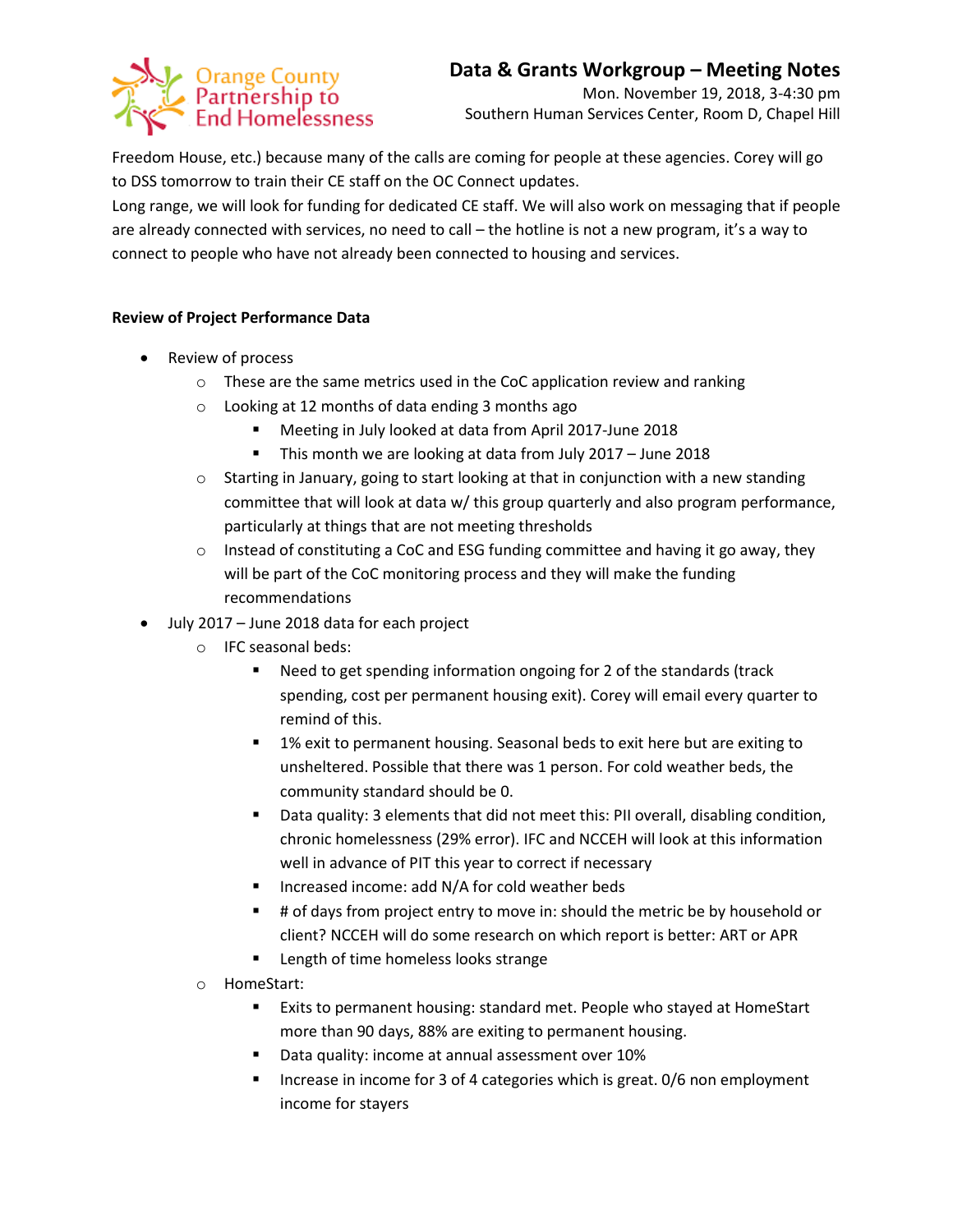

Mon. November 19, 2018, 3-4:30 pm Southern Human Services Center, Room D, Chapel Hill

- 17% returns which is over goal of 15% or less.
- Average length of time in program did not meet goal of 90 days or less. Median 162 days for stayers, 211 days for leavers. Median length of time homeless also didn't meet w/ median of 153 days. Over system average as well
- o Community House:
	- **EXECTE 118** Length of time homeless median 117 days, average time in program 88 days for leavers, 109 days for stayers
	- 27% returns is high
	- No increase in income for any of the 4 measures.
	- **Data quality: income at annual is 80%, income at exit**
- o DSS RRH:
	- Met measure for new earned income for stayers and leavers, but not unearned (maybe people already had this – only includes SSI/SSDI, doesn't include snap) Need to start recording what people are getting.
	- **Number of days to move in from project entry: median and average very** different, must be some significant outliers.
	- 0% returns
- o VoA SSVF RRH program:
	- 87 days from entry to move in
	- **0% returns.**
	- Not meeting many of the standards. 0 changes in income, but many already have an income. How many clients have 0 income at start? Maybe add this as a separate metric
	- **Met the standard for data quality**
	- 100% exits to perm housing
- o IFC PSH
	- **100% retention**
	- data quality: SSN (need entire numbers) and income at annual over 10%
	- **1** leaver had an increase in non-employment income
	- 50 days from project entry to move in. 4/5 were less than 30 days, which is great
	- 0 returns
- o Comm Link PSH
	- 0% returns
	- **find out who moved in during this time**
	- **•** working with them to clean up data quality
	- no increases in income for leavers, increased earned for stayers

**Overall:** No agency is meeting the standard for data quality. Give it another quarter and see if there are improvements. Income is problematic across the board -- this is the toughest one for agencies to change on the matrix. Even though many of the standards aren't being met, there are many that are. The